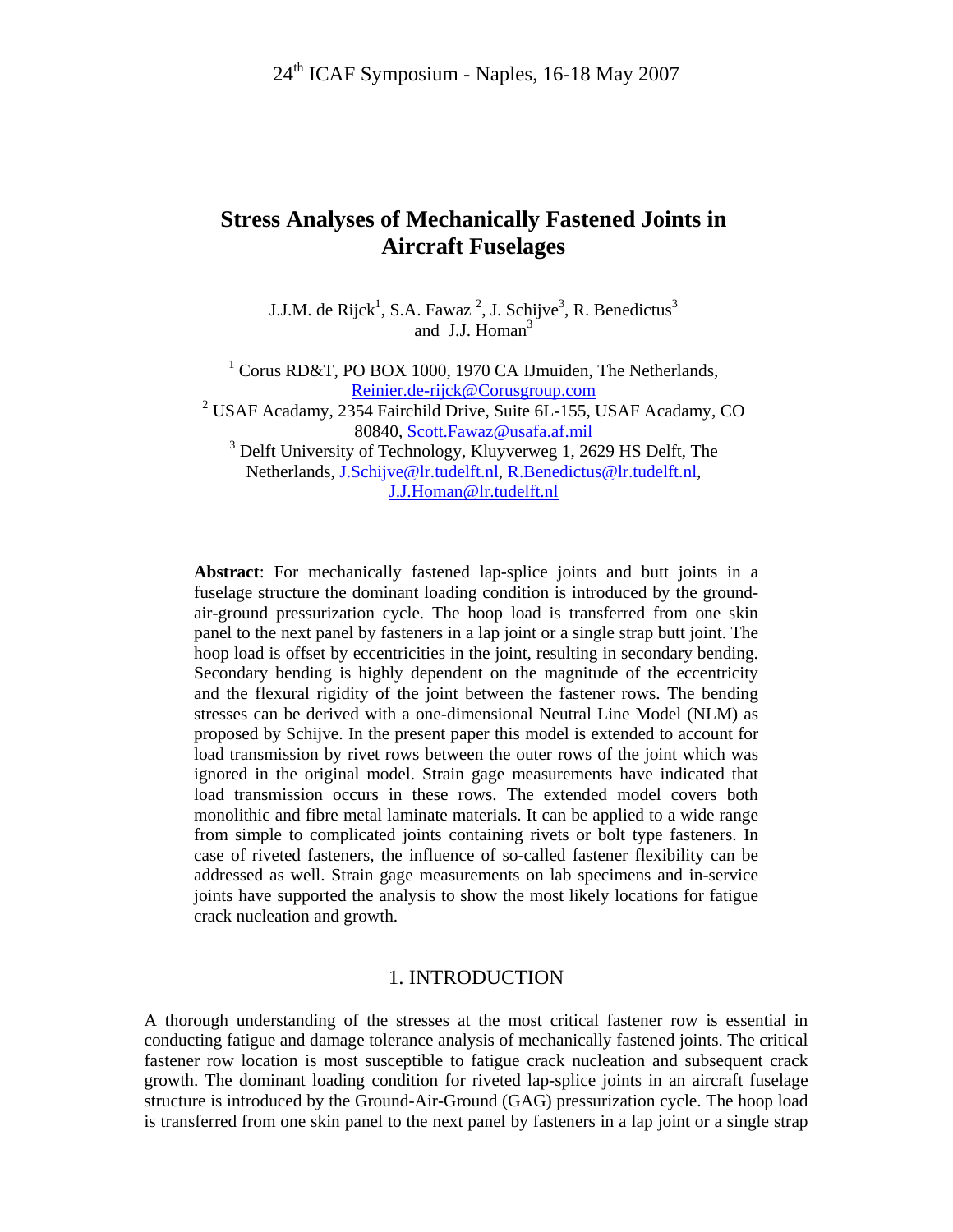# 24th ICAF Symposium - Naples, 16-18 May 2007

butt joint. The hoop load is not collinear through the joint because it is offset by eccentricities in the joint. The eccentric path of the hoop load causes secondary bending, see Figure 1 for a simple case. The total stress in the joint around the rivet holes is then the sum of the hoop stress, stresses due to secondary bending and bearing stress associated with the fastener loads on the holes. Load transmission by friction is not considered here. Secondary bending is highly dependent on the magnitude of the eccentricity and the flexural rigidity of the joint between the fastener rows. The theory used to derive the bending stresses is based on advanced beam theory [1]. Schijve adopted a simple Neutral Line Model (NLM) to calculate the tension and bending stresses at any location in the joint. It is important to know the secondary bending stress for indicating the most critical rivet row in a lap-splice joint [2], [3] in which the fatigue crack nucleation will occur. Well-known problems of multiple-site damage and damage tolerance are associated with crack nucleation at fastener holes.

The neutral line model is a one-dimensional model in such a way that the out of plane displacement of the neutral axis  $(w(x))$  in Figure 3) determines the behaviour of the joint as a single structural element. In the simple Neutral Line Model employed by Schijve load transmission occurs at the outer rivets only, and load transmission does not occur by fasteners in the middle row. The effect of local plastic deformation was considered by Schijve in a simple way by assuming that it caused a local rotation of the neutral line. A rotation of 1° caused already a significant reduction of the maximum bending moment in the joint, but load transmission by the middle rivet rows was still ignored.

Müller [4] considered load transfer by all rivet rows in an entirely different way. He introduced elastic fastener elements between the two sheets of a FE model. In this model the middle row is also transferring part of the load. The two outer rows were also the more critical rows in his model. The method proposed by Müller is not evaluated here because this method is based on changing the actual flexural rigidity to a virtual flexural rigidity. The method is adequate for joints made of monolithic materials, but does not allow for a correct calculation of the neutral line displacements for fiber metal laminates (FML) because both the elastic modulus and moment of inertia are changed.

In the present paper a new model is introduced based on the elastic Neutral Line Model. However, local plasticity around the rivet holes is assumed to occur. As a consequence, load transfer occurred at each rivet row, which results in different loads in the two mating sheets of the lap joint. The latter effect is dealt with by defining an internal moment. The load transmission is depending on the thicknesses of the sheets and the load on the joint. For illustrative purposes the original Neutral Line Model is discussed first in Section 2.1 for a simple symmetric lap joint. In Section 2.2 the new model is discussed for the same lap joint. A comparison is made between the bending stresses obtained with the simple Neutral Line Model and the present model.

The new model can also be applied to more complex splice joints of both monolithic and fiber metal laminates, e.g. GLARE. In the latter case the multilayer effect on the bending stiffness must be accounted for. Various results are presented in [6]. In Section 3 exemplary results are shown for the bending stress in a single strap butt joint of monolithic 2024-T3 and for a similar joint of Glare sheets. The results are compared to strain gage measurements. The paper is completed with some summarizing conclusions.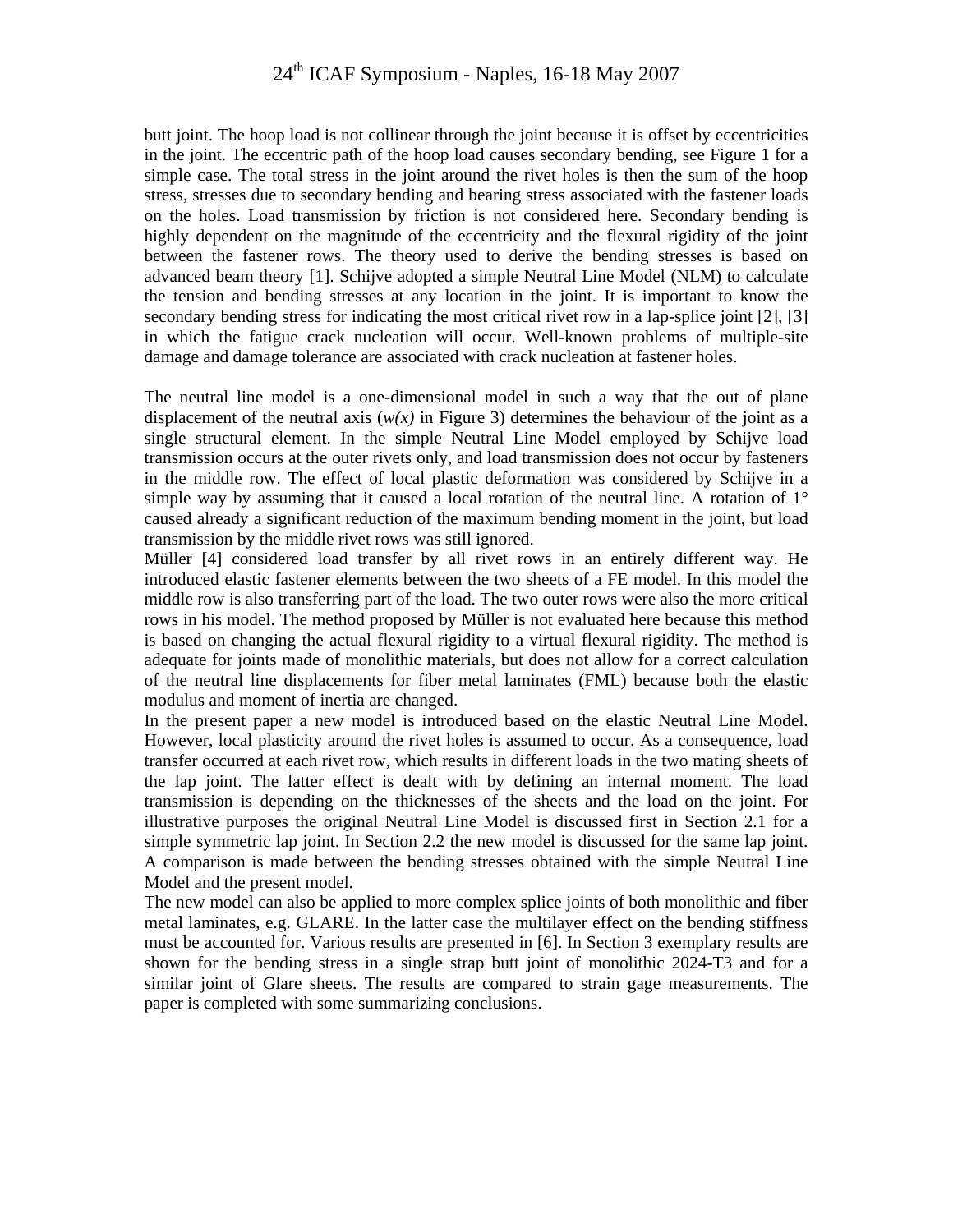

Figure 1 Nomenclature for lap-splice joint geometry



Figure 2 Tensile load P causes secondary bending of the lap-splice joint



Figure 3 Neutral line model with out-of-plane displacement *w(x)*

#### 2. THE NEUTRAL LINE MODEL FOR A SIMPLE LAP-JOINT MODEL

#### 2.1 Original neutral line model

The origional neutral line model [3] for an simple lap-splice joint is recapitulated here in order to explain the extension of this model with fastener flexibility and the internal moment concept. The dimensions of the lap-splice joint with three rivet rows are shown in Figure 1. For simplicity symmetry is assumed which implies that  $L_2 = L_3$  and  $L_1 = L_4$ . Both sheets are also similer  $t_a = t_b$  and  $E_1 = E_2$ . If the specimen is loaded in pure tension then secondary bending will occur (Figure 2) and the neutral line becomes curved due to eccentricities inherent to lap-splice joints (Figure 3). In the original Neutral Line Model the two sheets between the outer fastener rows are assumed to behave as one integral sheet. It implies that load transfer does not occur in the middle row. Furthermore fastener flexibility is not considered.

With the notations of Figure 1 the bending moment can be written as: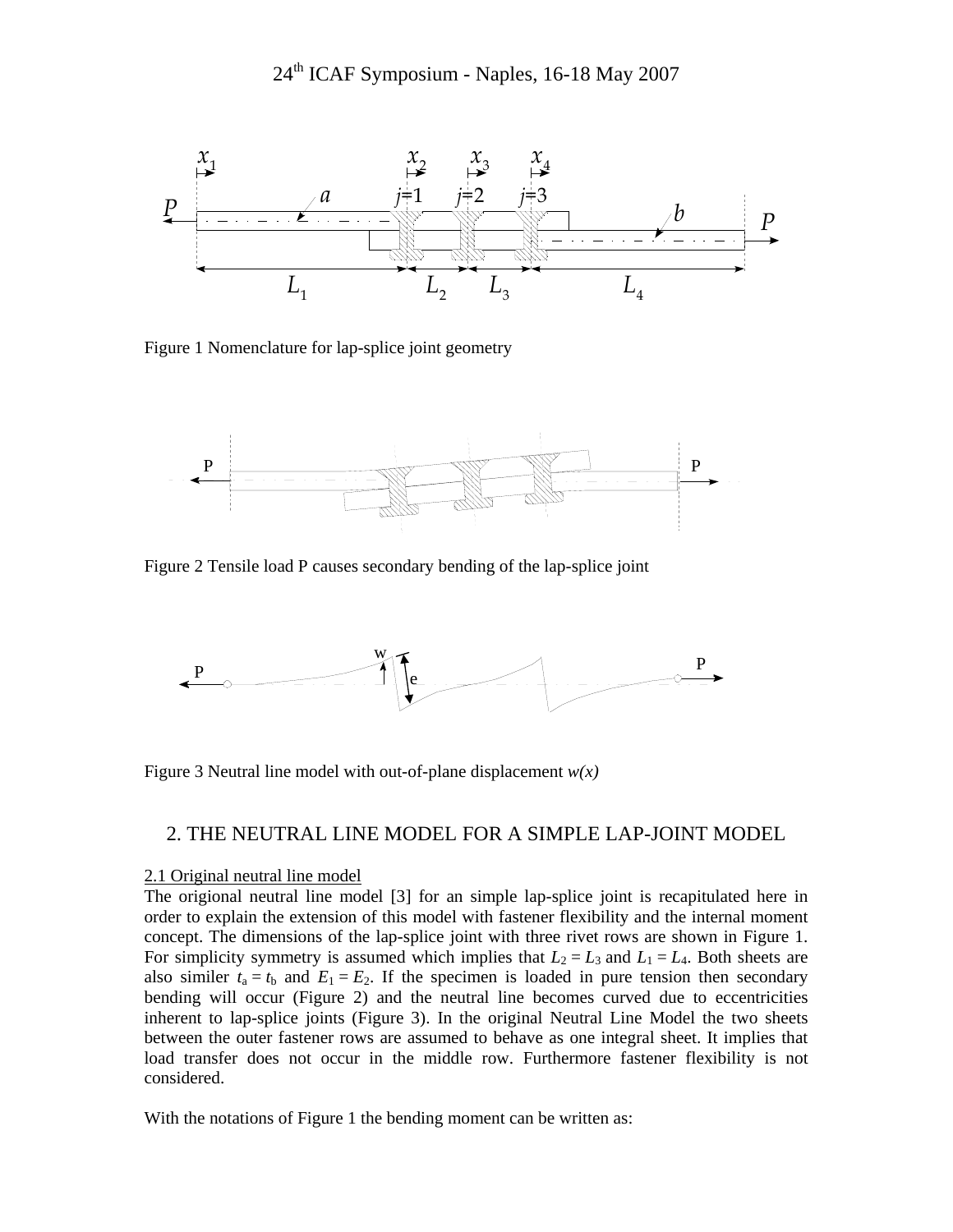$$
M_x = P w \tag{1}
$$

For sheet bending:

$$
M_x = EI \frac{d^2 x}{dx^2} \tag{2}
$$

The differential equation thus becomes:

$$
\frac{d^2w}{dx^2} - \alpha^2 w = 0\tag{3}
$$

with

$$
\alpha_i^2 = \frac{P}{EI_i} \quad (i=1,2)
$$

The solution is:

$$
w_i = A_i \sinh(\alpha_i x_i) + B_i \cosh(\alpha_i x_i)
$$
\n<sup>(5)</sup>

 $A_i$  and  $B_i$  are solved using the boundary conditions for the two parts with length  $L_1$  and  $L_2$ respectively.

$$
x_1 = 0 \to w_1 = 0
$$
  
\n
$$
x_1 = L_1 \text{ and } x_2 = 0 \to w_2 = w_1 - e
$$
  
\n
$$
x_1 = L_1 \text{ and } x_2 = 0 \to \frac{dw_1}{dx_1} = \frac{dw_2}{dx_2}
$$
  
\n
$$
x_2 = L_2 \to w_2 = 0 \quad \text{(symmetry)}
$$
 (6)

After substitution of Eq. (5) in the in Eq. (6) the constants  $A_i$  and  $B_i$  of Eq. (5) can be solved. The bending moment  $M_x$  is then obtained as:

$$
M_x = EI\left(\frac{d^2w}{dx^2}\right)
$$

The maximum secondary bending occurs at the first fastener row  $(x_1 = L_1)$ . Defining the bending factor  $k<sub>b</sub>$  as:

$$
k_b = \frac{\sigma_{bending}}{\sigma_{tension}} = \frac{\frac{6M_c}{Wt^2}}{\frac{P}{Wt}} = \frac{6\alpha_1^2 A_1}{Pt}
$$
\n(7)

the solutions derived in [3] for  $t_a = t_b$  and  $L_2 = L_3$  is: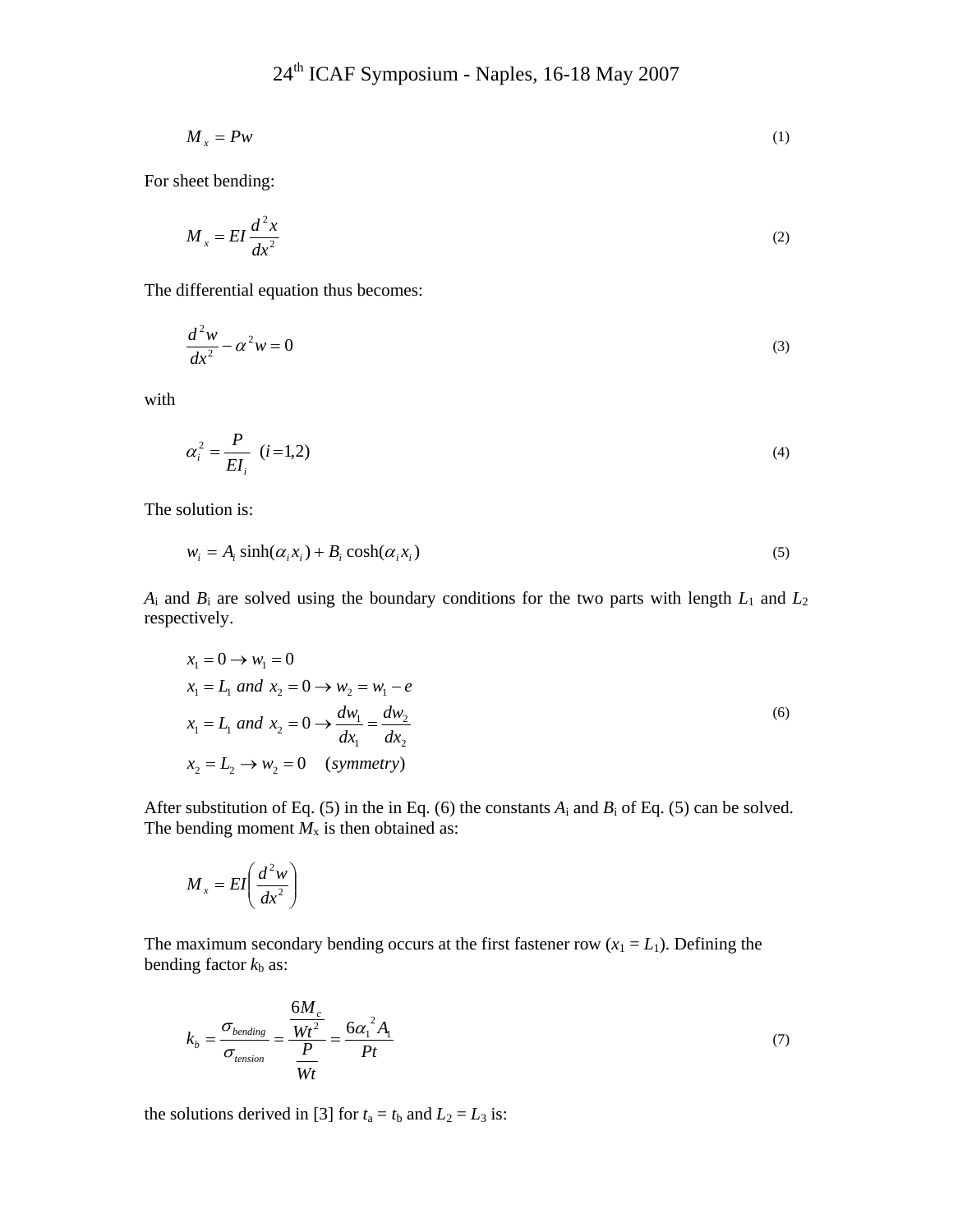$$
k_b = \frac{3}{1 + 2\sqrt{2} \left(\frac{T h_2}{T h_1}\right)}\tag{8}
$$

with the hyperbolic function  $Th_i = \tanh(\alpha_i L_i)$  it was shown in [3] that for a long specimen, i.e.  $L_1$  significantly larger then  $L_2$ , the value of  $Th_1$  is practically equal to 1. This implies that the effect of the length of the specimen on the secondary bending can be ignored, and the equation reduces to:

$$
k_b = \frac{3}{1 + 2\sqrt{2}\tanh(\alpha_2 L_2)}\tag{9}
$$

with:

$$
\alpha_2 = \sqrt{\frac{3\sigma}{2t^2E}}\tag{10}
$$

The loading conditions at the ends of the specimen, i.e. far away of the overlap region, were also explored in [3]. If the hinged load introduction in is replaced by a fixed clamping  $(dw/dx_1 = 0$  at  $x_1 = 0)$  the difference of the secondary bending at  $x_1 = L_1$  with the hinged load introduction is negligible. This also applies to a misalignment when the loads *P* at the two ends of the specimen are applied along slightly shifted parallel lines.

Values of the bending factor  $k<sub>b</sub>$  calculated with (9) for different input data are shown in Table I. The data in the first line of the table applies to the geometry of typical specimen dimensions. The load P corresponds to an applied stress level of 100 MPa.

| mm  | $\mathbf{z}_2$<br>mm] | [mm] | $[N/mm^2]$ | $kb$ for an applied stress of<br>100 MPa |
|-----|-----------------------|------|------------|------------------------------------------|
| 200 | 28                    |      | 72000      |                                          |
|     |                       |      |            | l.43                                     |
|     | 28                    |      |            | 0.88                                     |
|     |                       |      | 210000     | 4 <sup>o</sup>                           |

Table I Variation of input data for symmetrical lap-splice joint

The results in the table show the following trends:

- If the row spacing  $L_2$  is reduced from 28 mm to 18 mm, the bending factor increases from 1.16 to 1.43
- If the sheet thickness is reduced from 2 mm to 1 mm, the bending factor decreases from 1.16 to 0.88
- If the Elasticity Modulus is increased from 72000 MPa (Al-alloys) to 210000 MPa (steel) the bending factor increases from 1.16 to 1.49

These trends can be understood as being related to the bending flexibility of the overlap region and the eccentricity in the joint. It may well be expected that similar trends will also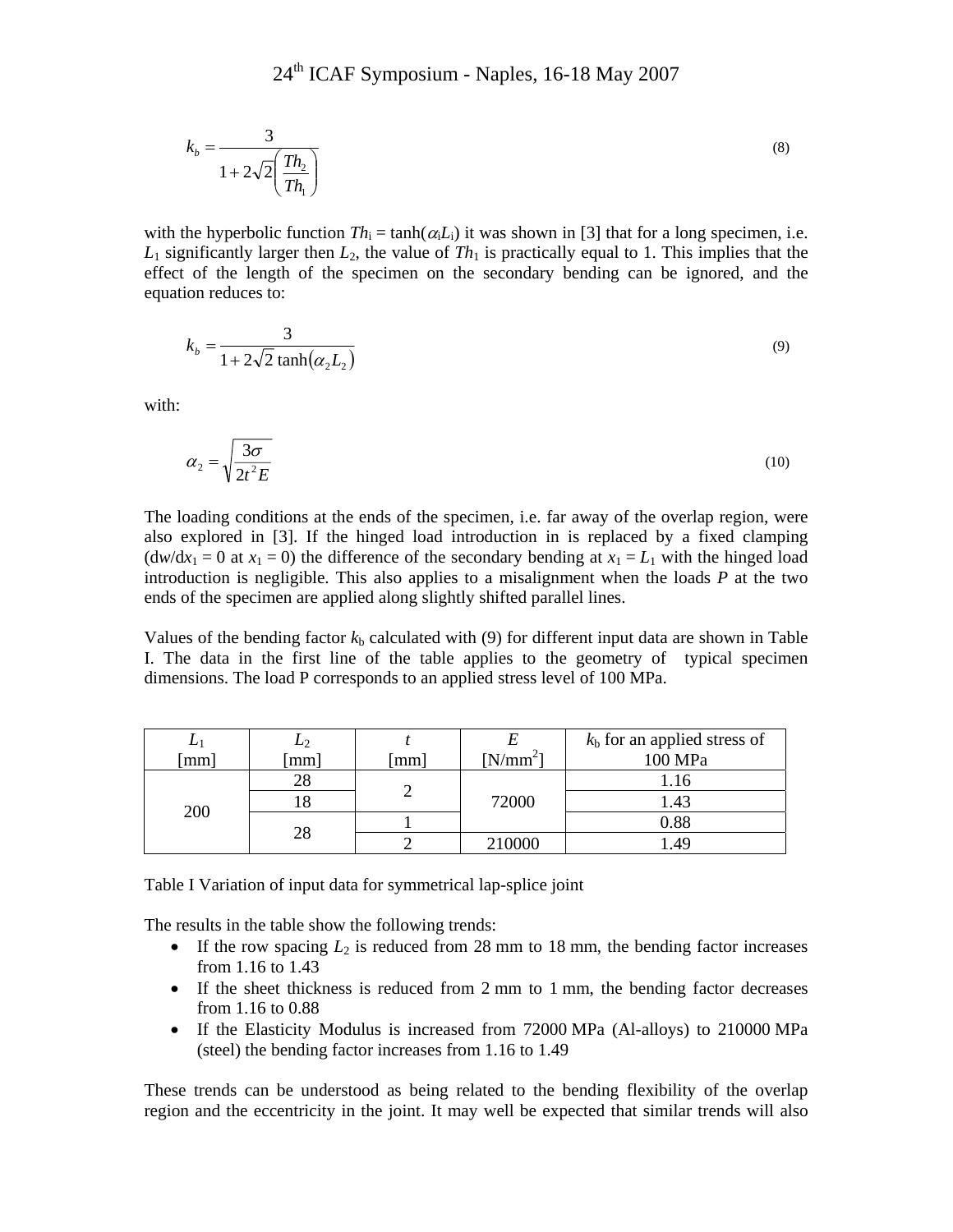apply to lap-splice joints of fiber metal laminates, which also applies to the effects of specimen clamping (fixed or hinged and misalignment).

#### 2.2 The model with the internal moment to account for load transmission

In the previous section load transfer from one sheet to the other sheet of a lap-splice joint occurred only by the fasteners in the  $1<sup>st</sup>$  and  $3<sup>rd</sup>$  row because fastener flexibility was ignored and the two sheets between the outer rivet rows were considered as a single beam with a thickness of  $t_a + t_b$ . However, due to the high stresses in the sheets around the fastener holes, some plastic deformation will occur around the holes. As a result some more rivet tilting will be possible. This will affect the load transfer and as a consequence load transfer will also occur by the middle row. An "internal moment" model is presented for solving this problem. As an illustration of the model, it is discussed here for the same symmetric lap splice joint discussed in the previous Section 2.1.

Because fastener flexibility is now considered load transmission from one sheet to the other sheet occurs by all three rows, also the middle row. The load transmitted by the three rows are  $T_1$ ,  $T_2$  and  $T_3$  (see Figure 4), and because of the symmetry  $T_3 = T_1$ . Moreover,  $P = T_1 + T_2 + T_3$ and thus:

$$
P = 2T_1 + T_2 \tag{11}
$$



Figure 4 Simple lap-splice joint with load transmission from the upper sheet to the lower sheet causing internal moments



Figure 5 Internal moment as a result of load transfer via the fastener



Figure 6 Moment as a result of the load transfer of original neutral line model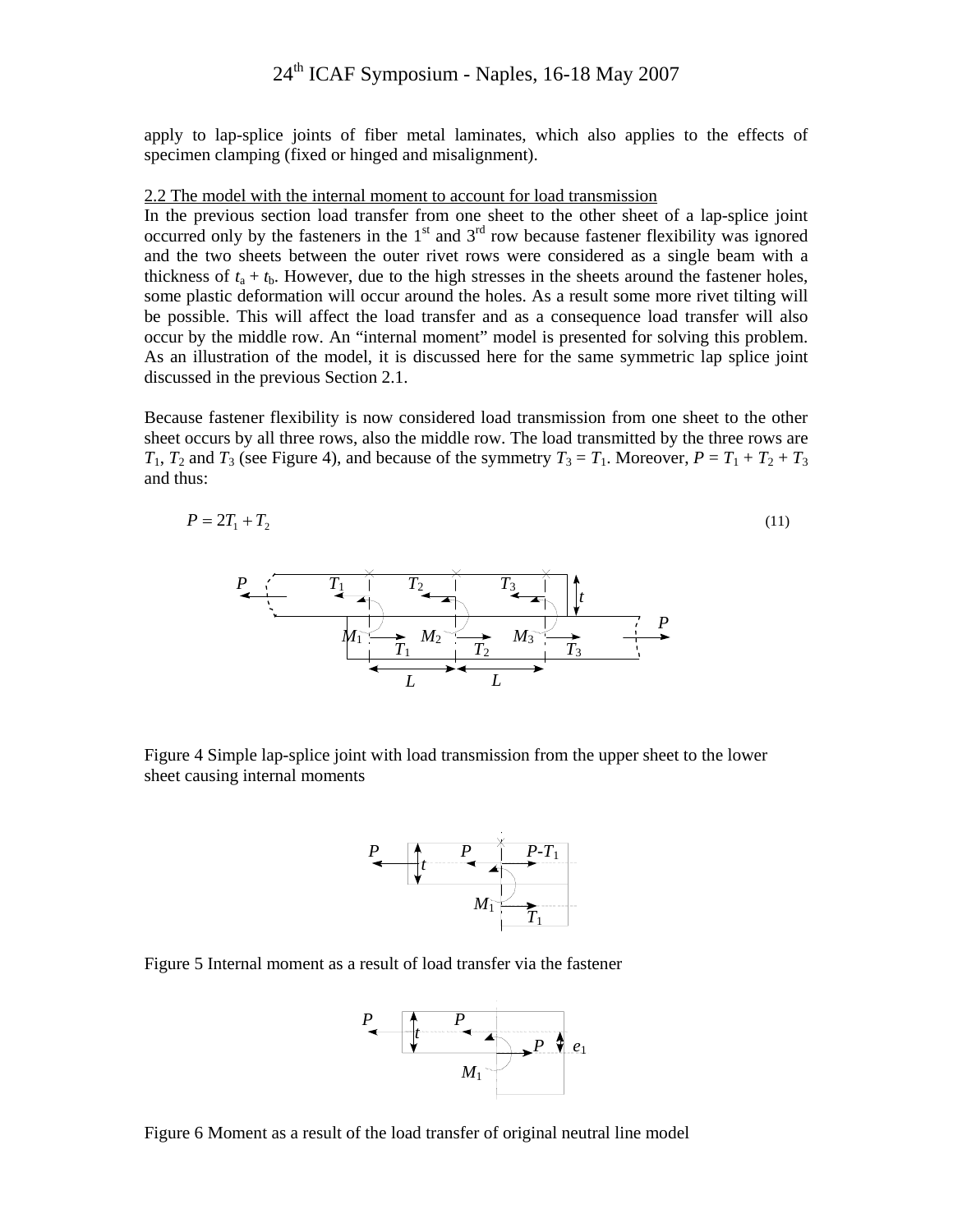The loads in the various parts of the joint are indicated in Figure 4. In the elementary neutral line model, the middle row did not contribute to load transmission  $(T_2 = 0)$  and as a consequence  $T_1$  and  $T_3$  were both equal to  $P/2$ . However, due to fastener flexibility,  $T_1$  and  $P_2$ -*T*1 are no longer equal to *P*/2 because different tension loads occur in the upper and lower segments of the overlap of the joint. As a consequence, an internal moment will be introduced at the fastener rows,  $M_1$ ,  $M_2$  and  $M_3$ , at the three fastener rows respectively. In view of symmetry  $M_3 = M_1$ . The internal moment  $M_1$  at the first fastener row is indicated in Figure 5. As mentioned earlier, the loads in the upper and lower sheet are different due to the load transfer associated with different tensile elongations of the upper and lower sheet. In the neutral line model the upper and lower sheets between the  $1<sup>st</sup>$  and  $3<sup>rd</sup>$  rivet row, in the overlap region, are assumed to act as an integral beam subjected to secondary bending.

$$
-M_1 + T_1 \frac{t}{2} - T_1 \frac{3}{2}t = 0
$$
  
\n
$$
M_1 = -T_1 t
$$
\n(12)

This moment is associated with the influence of the load transfer of Figure 5 and thus the neutral line model will behave as shown in Figure 6. For the moment in the second and third fastener row using the same principle follows that:

$$
M_2 = -T_2 t
$$
  
\n
$$
M_3 = -T_1 t
$$
\n(13)

The original neutral line model calculates the (non-linear) secondary bending moment in a joint and assumes a moment introduced by the eccentricity  $e_1$ . The influence of the load trasnfer leads to a change of this moment. The changes per fastener row can be written as:

$$
\Delta M_1 = -M_1 + Pe_1
$$
  
\n
$$
\Delta M_2 = -M_2
$$
  
\n
$$
\Delta M_3 = -M_3 + Pe_3
$$
\n(14)

These changes in moments must be taken into account when analyzing the deformations in the joint. Note that for the original neutral line model,  $T_2 = 0$ ,  $T_1 = T_3 = P/2$  and  $e_1 = e_3 = t/2$ , it follows that  $\Delta M_i = 0$ .

The calculation of  $T_1$  and  $T_2$  is based on the different elongations of the upper and lower sheetoccuring as a result of fastener tilting. This phenomenon is described here by a linear function between the applied load (*P*) transmitted by a row of fasteners and the displacement  $(\delta)$  occurring in the joint due to plastic deformation around the fastener holes.

$$
f = \frac{\delta}{P}
$$
 (15)

For the lap-splice joint, the symbol  $\delta$  is the displacement of the lower sheet at a row relative to the upper sheet, while *P* is the load associated with the relevant internal moment  $(T_1 \text{ or } T_2)$ . The symbol *f* is an empirically obtained flexibility constant. For the first and the second row: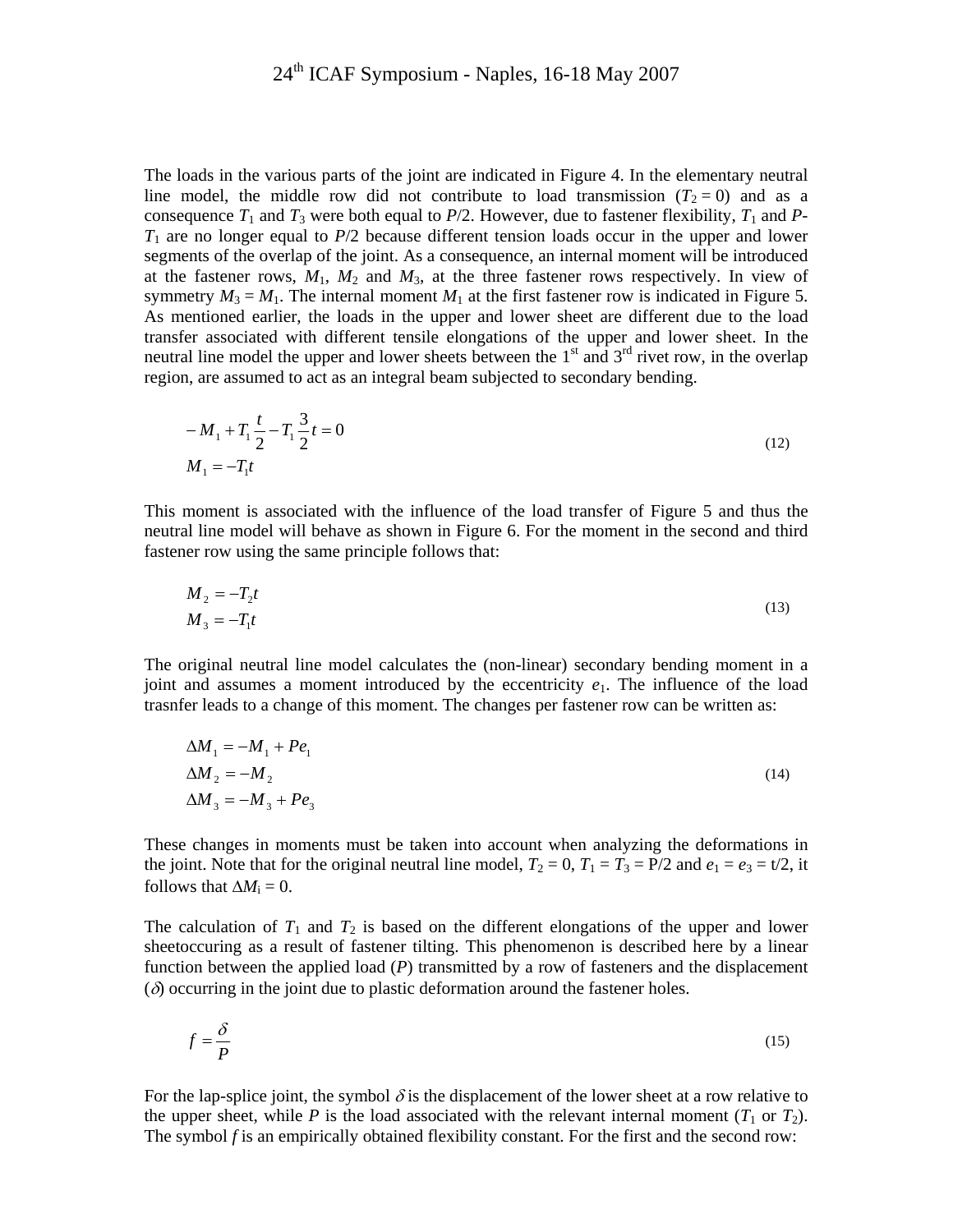$$
\delta_1 = f \cdot T_1
$$
  
\n
$$
\delta_2 = f \cdot T_2
$$
\n(16)

The fastener flexibility displacements and the tensile elongations of the upper and lower sheet (Δ*L*upper and Δ*L*lower) must be compatible, see Figure 7.



Figure 7 Force distribution when effected by fastener flexibility

The tensile elongations follow from the stress strain relation:  $\varepsilon = \frac{\Delta L}{L} = \frac{S}{E} = \frac{load}{AE}$ *E S L*  $\mathcal{E} = \frac{\Delta L}{\Delta t} = \frac{S}{\Delta t} =$ 

$$
\Delta L = \xi \cdot load \quad \text{with } \xi = \frac{L}{AE} \tag{17}
$$

where A is the cross sectional area. For the lap-splice joint in Figure 7 it implies:

$$
\Delta L_{upper} = \xi \left( P - T_1 \right) \n\Delta L_{lower} = \xi T_1
$$
\n(18)

The compatibility between the tensile elongations and fastener flexibility displacements is easily obtained from Figure 7:

$$
L + \Delta L_{upper} = \delta_1 + (L + \Delta L_{lower}) - \delta_2 \tag{19}
$$

With  $L = 28$  mm,  $A = 200$  mm<sup>2</sup> and  $E = 72000$  N/mm<sup>2</sup> the  $\xi$ -value is:

$$
\xi = 1.944 \cdot 10^{-6} \frac{mm}{N}
$$

The empirical fastener flexibility according to Huth [7] is:

$$
f = 3.523 \cdot 10^{-5} \frac{mm}{N}
$$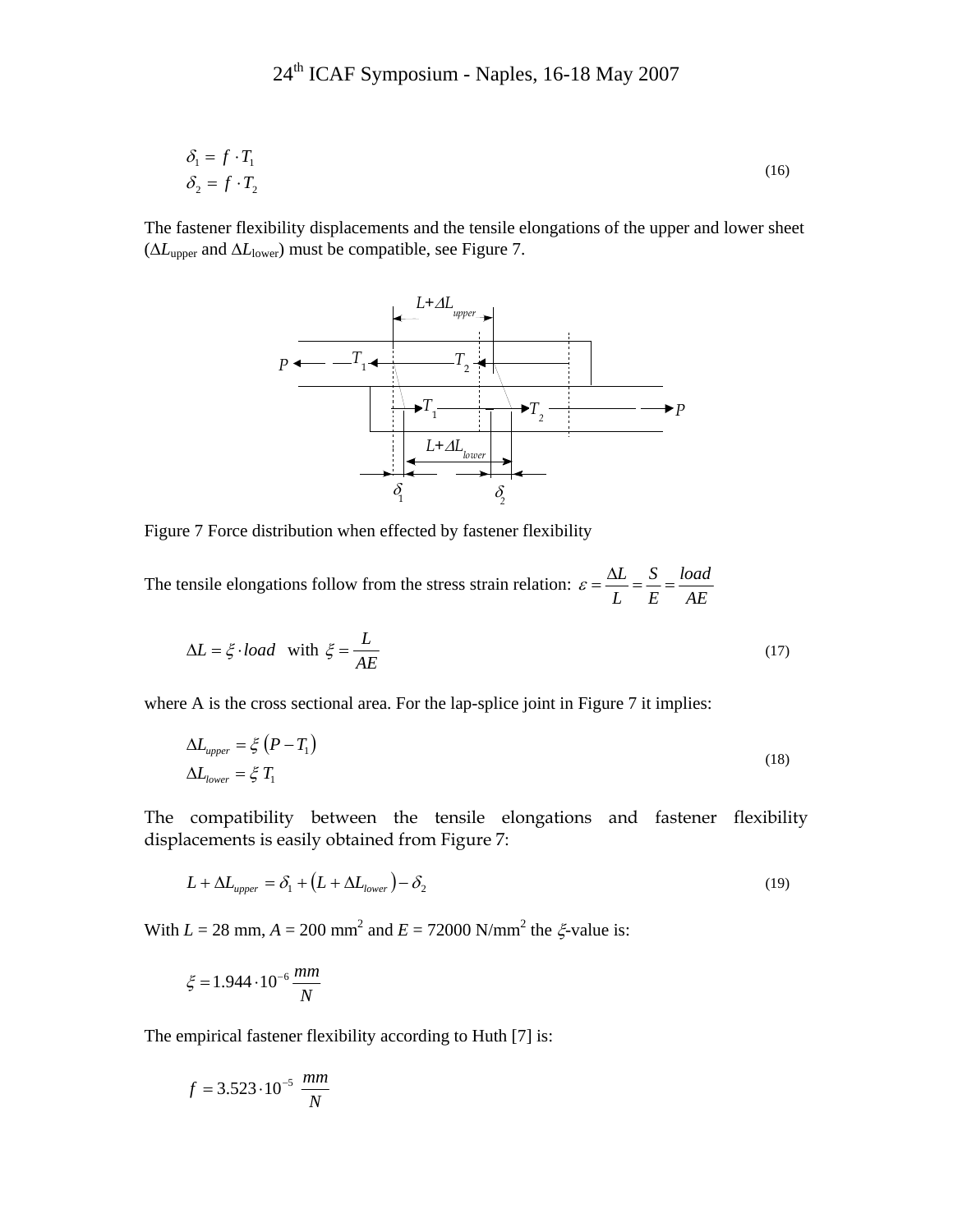The value of  $T_1$  can now be calculated by substitution of Eqns 16 and 18 in 19, and  $T_2$  follows from Eqn. 11. The results obtained are:

$$
T_1 = \left(\frac{\xi + f}{2\xi + 3f}\right)P
$$
  
\n
$$
T_2 = \left(\frac{f}{2\xi + 3f}\right)P
$$
 (20)

With the above-mentioned value of  $\xi$  and *f* the results for  $T_1$  and  $T_2$  are:

$$
T_1 = 7052
$$

$$
T_2 = 5896
$$

This load transmission is illustrated by Figure 8. As a result of the fastener flexibility the first fastener row transmits 35 % (7052 N) of the load P, the second row 30 % (5896 N) and the third row again 35 %.



Figure 8 load transfer in the simple lap-splice joint accounting for fastener flexibility

The calculation of the internal moment is entirely dependent on the location of the neutral axis of the lap-splice joint [6]. The internal moment is therefore a function of both the load transfer and the geometric lay-out of the joint. In case of a monolithic joint the neutral line is located at the center of each element of the lap-splice joint. The moments can then be calculated using  $e_1 = -t/2$  and Eqn. 13 and 14:

 $\Delta M_{3} = -5896$  Nmm  $\Delta M$ <sub>2</sub> = 11792 Nmm  $\Delta M_{1} = -5896 Nmm$ 

The bending factor was calculated in the previous Section 2.1 for the simple lap joint without considering rivet tilting. The bending factor will now be derived for the same lap splice joint accounting for rivet tilting and load transmission by all fastener rows.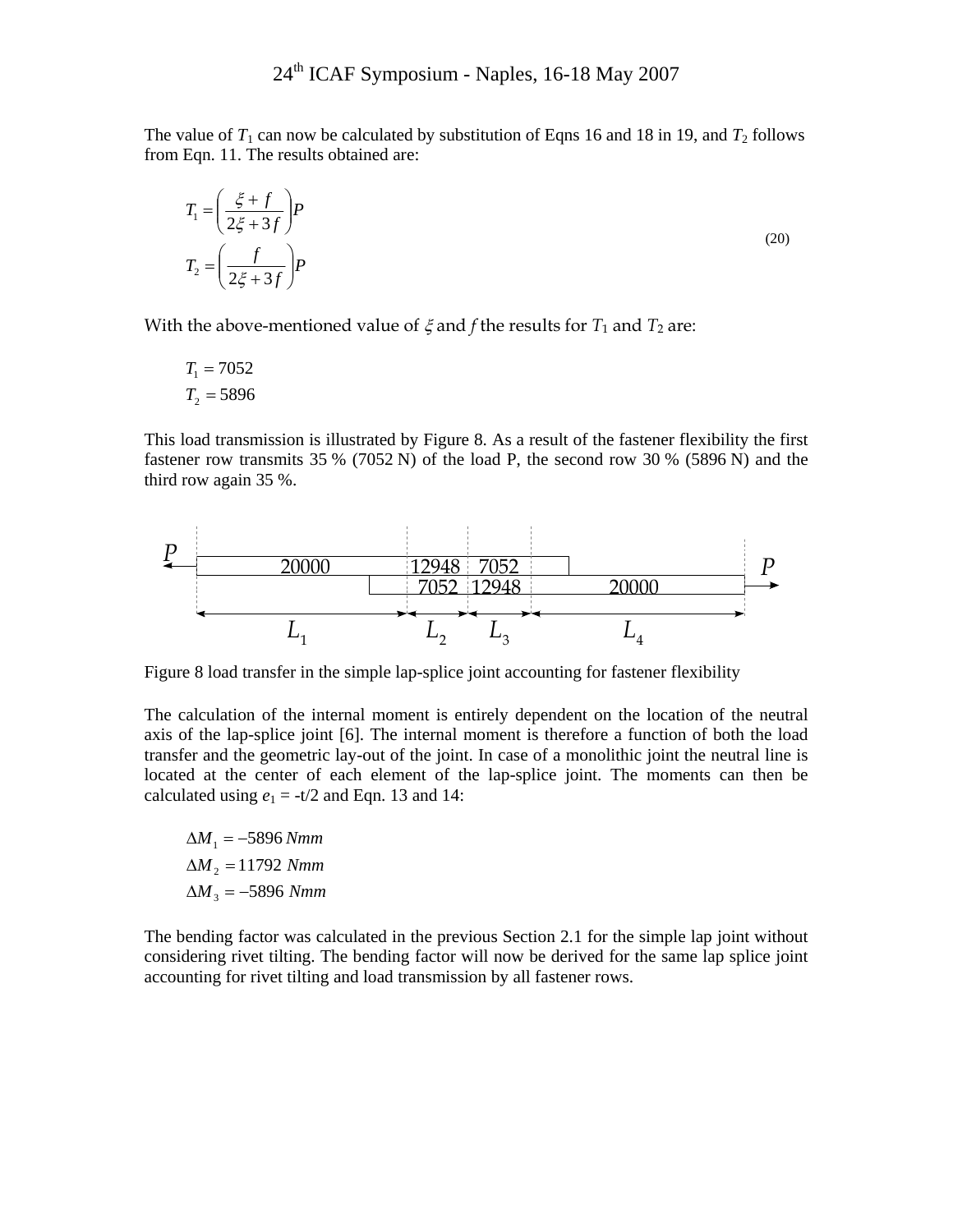

Figure 9 Secondary bending in the simple symmetric lap-splice joint with the internal moments at the first fastener row

For Part 1 in Figure 9 the equations for the bending moment and the displacements  $w(x)$  are similar to the Eqn. 1 - 4 with the solution given in Eqn. 5. With the condition that  $w(x_1) = 0$ for  $x_1 = 0$ , it is easily found that  $B_1 = 0$ . The equation for  $w(x_1)$  thus becomes:

$$
w(x_1) = A_1 \sinh(\alpha_1 x_1) \tag{21}
$$

For Part 2 the internal moment Δ*M*1 must be included:

$$
M_{x_2} = P w(x_2) - \Delta M_1 = EI_2 \left(\frac{d^2 w}{dx_2}\right)_{x_2}
$$
 (22)

The solution of this differential equation is:

$$
w(x_2) = A_2 \sinh(\alpha_2 x_2) + B_2 \cosh(\alpha_2 x_2) + \frac{\Delta M_1}{P}
$$
 (23)

The boundary conditions at the first fastener row  $(x_1 = L_1 \text{ and } x_2 = 0)$  are:

$$
\left(w_{x_2}\right)_{x_2=L_2} = \left(w_{x_1}\right)_{x_1=L_1} + e_1\tag{24}
$$

$$
\left(\frac{dw}{dx}\right)_{x_1=L_1} = \left(\frac{dw}{dx}\right)_{x_2=0}
$$
\n(25)

At the end of Part 2 another condition for reasons of symmetry is:

$$
(w_2)_{x_2=L_2} = 0 \tag{26}
$$

The constants  $A_1$ ,  $A_2$  and  $B_2$  can now be solved after substitution of Eqns 21 and 23 in Eqns. 24 to 26. With the boundary values of the hyperbolic function written as:

$$
S_i = \sinh(\alpha_i L_i)
$$
  
\n
$$
C_i = \cosh(\alpha_i L_i)
$$
  
\n
$$
Th_i = \tanh(\alpha_i L_i)
$$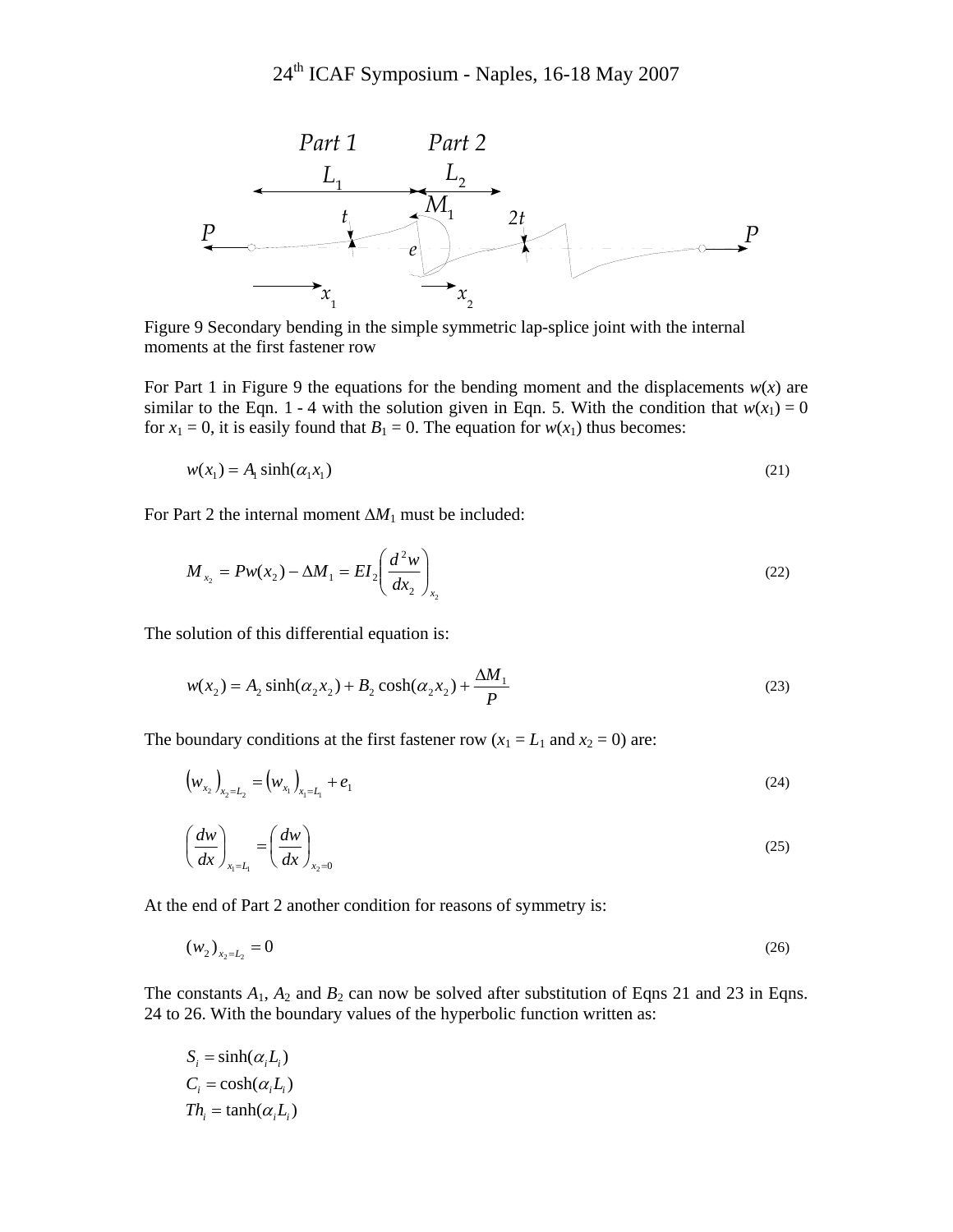The three equations are:

$$
B_2 = A_1 S_1 - \frac{\Delta M_1}{P} + e_1
$$
  
\n
$$
A_2 = \frac{\alpha_1}{\alpha_2} A_1 C_1
$$
  
\n
$$
A_2 S_2 + B_2 C_2 + \frac{\Delta M_1}{P} = 0
$$
\n(27)

The most critical bending moment occurring at the first fastener row is obtained as:

$$
M_{x_1=L_1} = EI\left(\frac{d^2w}{dx^2}\right)_{x_1=L_1}
$$
 (28)

With 1 2  $1 - EI$  $\alpha_1^2 = \frac{P}{\sigma}$  the result for the bending factor becomes:

$$
k_b = \frac{\sigma_{bending}}{\sigma_{tension}} = \frac{\frac{6M_c}{Wt^2}}{\frac{P}{Wt}} = \frac{6\alpha_1^2 A_1}{Pt}
$$
\n(29)

After solving  $A_1$  and realizing that  $t_2 = 2t$  and  $e = -\frac{t}{2}$  for the simple lap-splice joint, a further evaluation leads to:

$$
k_b = \frac{\left(\frac{6\Delta M_1}{Pt}\right)\left(1 - \frac{1}{C_2}\right) + 3}{1 + \frac{Th_2}{Th_1} 2\sqrt{2}}
$$
\n(30)

It should be noted that for  $\Delta M_1 = 0$ , i.e. no fastener flexibility and internal moments, Eqn. 30 reduces to the previous Eqn. 9. Results of the calculations of  $k<sub>b</sub>$  with fastener flexibility (Eqn. 30) are shown in Table II for similar values of *L*1, *L*2, *t*, *E* used previously.

| $L_1$<br>[mm] | $L_2$<br>$\lceil$ mm $\rceil$ | $\lceil$ mm $\rceil$ | $[N/mm^2]$ | $\lceil$ mm/N $\rceil$ | $kb$ for an applied stress of<br>100 MPa |           |
|---------------|-------------------------------|----------------------|------------|------------------------|------------------------------------------|-----------|
|               |                               |                      |            |                        | With                                     | Without f |
| 200           | 28                            | $\overline{2}$       | 72000      | 3.542E-5               | 1.09                                     | 1.16      |
|               | 18                            |                      |            |                        | 1.39                                     | 1.43      |
|               | 28                            |                      |            | 5.369E-5               | 0.64                                     | 0.88      |
|               |                               |                      | 210000     | 1.214E-5               | 1.46                                     | 1.49      |

Table II Variation of input data for symmetrical lap-splice joint, *f* calculated using Huth [7] this also effects the load transfer through the fastener rows.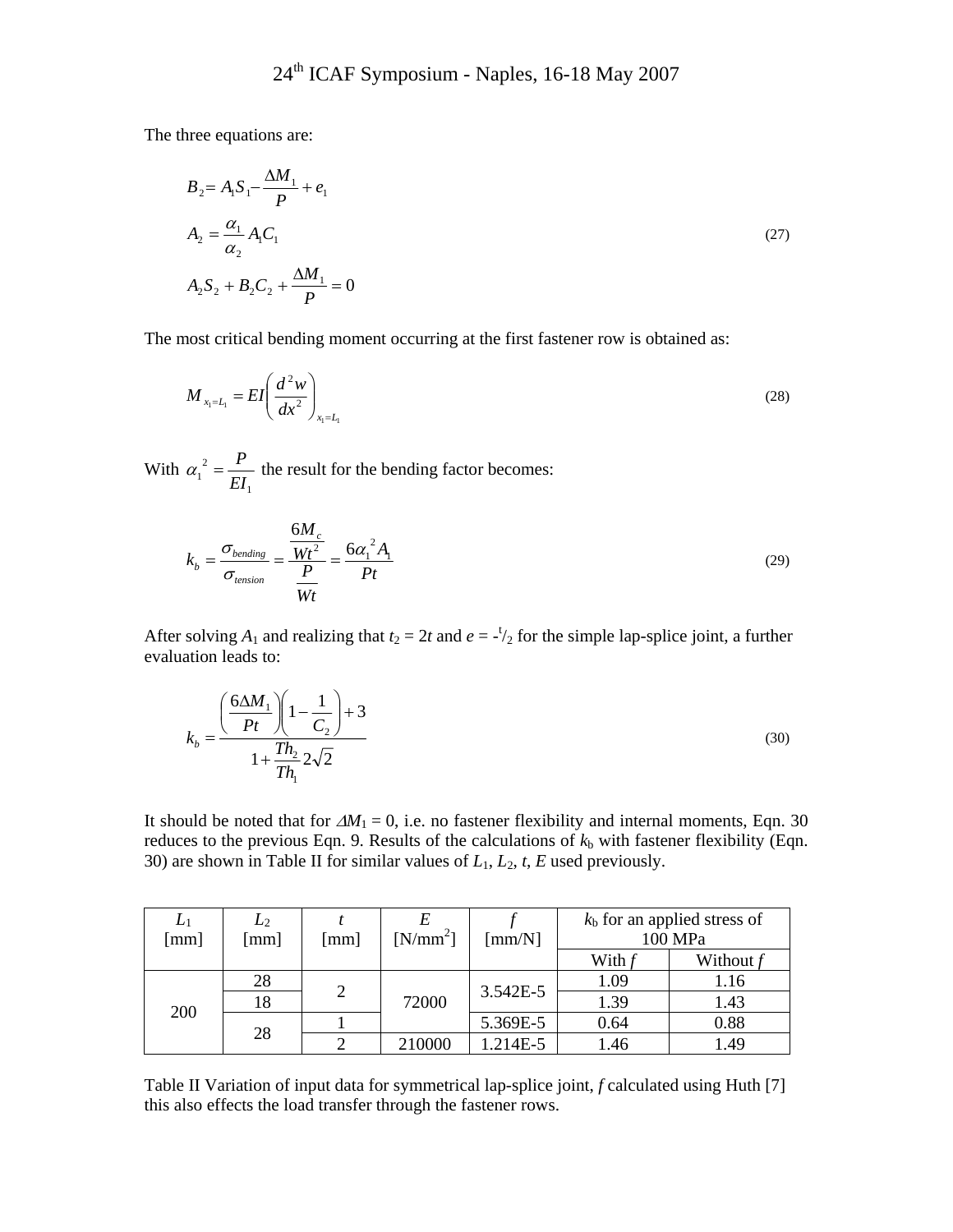# 24<sup>th</sup> ICAF Symposium - Naples, 16-18 May 2007

The last column of Table 3 includes the results for the same lap joint as calculated in Section 2.1 where tilting of fasteners was not considered. A comparison between the bending factors obtained with and without including fastener flexibility is made in the last two columns of Table II. It turns out that the bending factor is reduced by the fastener flexibility which agrees with expectations about flexibility effects recalled earlier. However, the reduction is relatively small, just a few percent with one exception for  $t = 1.0$  mm (reduction 27%).

The trends of  $k<sub>b</sub>$  noted in the previous section do not change when the influence of load transfer is taken into account.

- Changing the overlap length from 28 mm to 18 mm still increases the bending factor  $k_{\rm b}$ .
- A decrease in sheet thickness results in a decrease in bending stiffness and thus in a lower  $k<sub>b</sub>$ .
- Increasing the Modulus of Elasticity for the joint results in a higher bending factor  $k<sub>b</sub>$ .

#### In summary:

The fundamental assumption of the present internal moment model is that the load distribution in the two sheets is related to deformations associated with fastener flexibility in order to arrive at compatibility equations from which the load distribution can be calculated. The load distribution then reveals the load transmitted by the fastener rows from which the internal moments can be derived.

In the present section, a calculation was made for the most simple case of a symmetric lap-splice joint to illustrate the basic procedure. Similar calculations can be made with the same model for other joints with a more complex geometry and other materials including fiber metal laminates.

## 3. RESULTS

In this section results are presented for surface stress levels in two butt splice joints and one in service lap splice joint. Figure 10 shows calculated and measured results of stress levels in an Al-2024 T3 Clad butt splice joint. Only one overlap of the symmetric simple strap joint is shown. The calculations provide a continuous curve of the variation of the stress level along the joint. The strain gage measurements give a number of local stress values only. Outside the overlap the agreement between calculation and measurement is very good. Inside the overlap the agreement is less, but it should be realised that the neutral line model is a one dimensional model which does not take into account the non-homogenous stress distribution in the width direction

Figure 11 shows a similar comparison for a fiber metal laminate butt-splice joint. The trends are practically the same as for the Al-2024 T3 Clad butt splice joint, i.e. again a very good agreement outside the overlap area, and a qualitatively correct trend inside the overlap.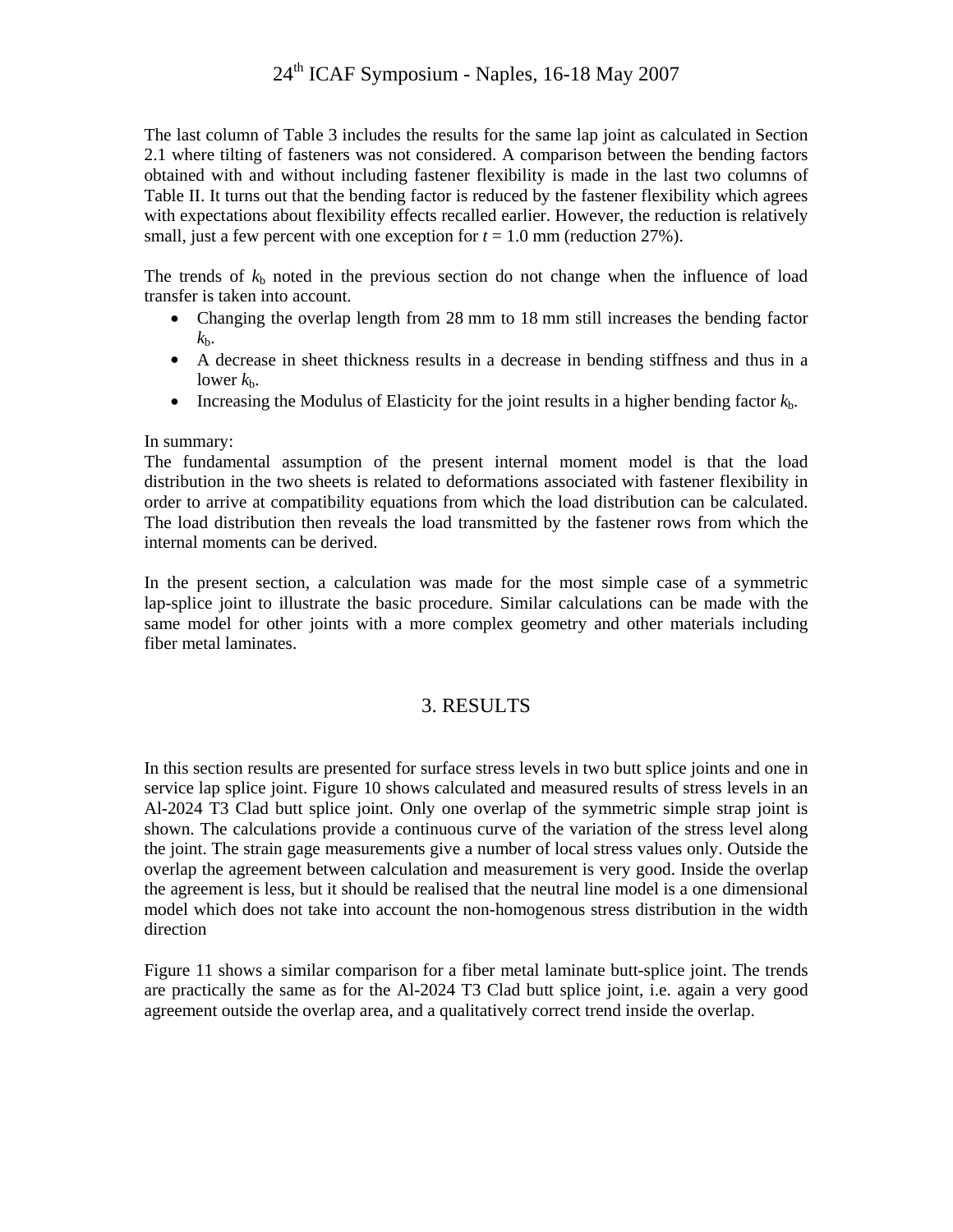

Figure 10 Butt joint results from strain gages at the lower side of the butt splice joint, sheet thickness  $t_1 = 4.0$  mm,  $t_2 = 4.0$  mm and material Al 2024-T3 Clad



Figure 11 Butt joint surface stress representation for strain gages at the upper surface, sheet thickness  $t_1 = 4.25$  mm,  $t_2 = 4.25$  mm and material sheet 1 is Glare 3-6/5-0.5 and sheet 2 is Glare 2B-6/5-0.5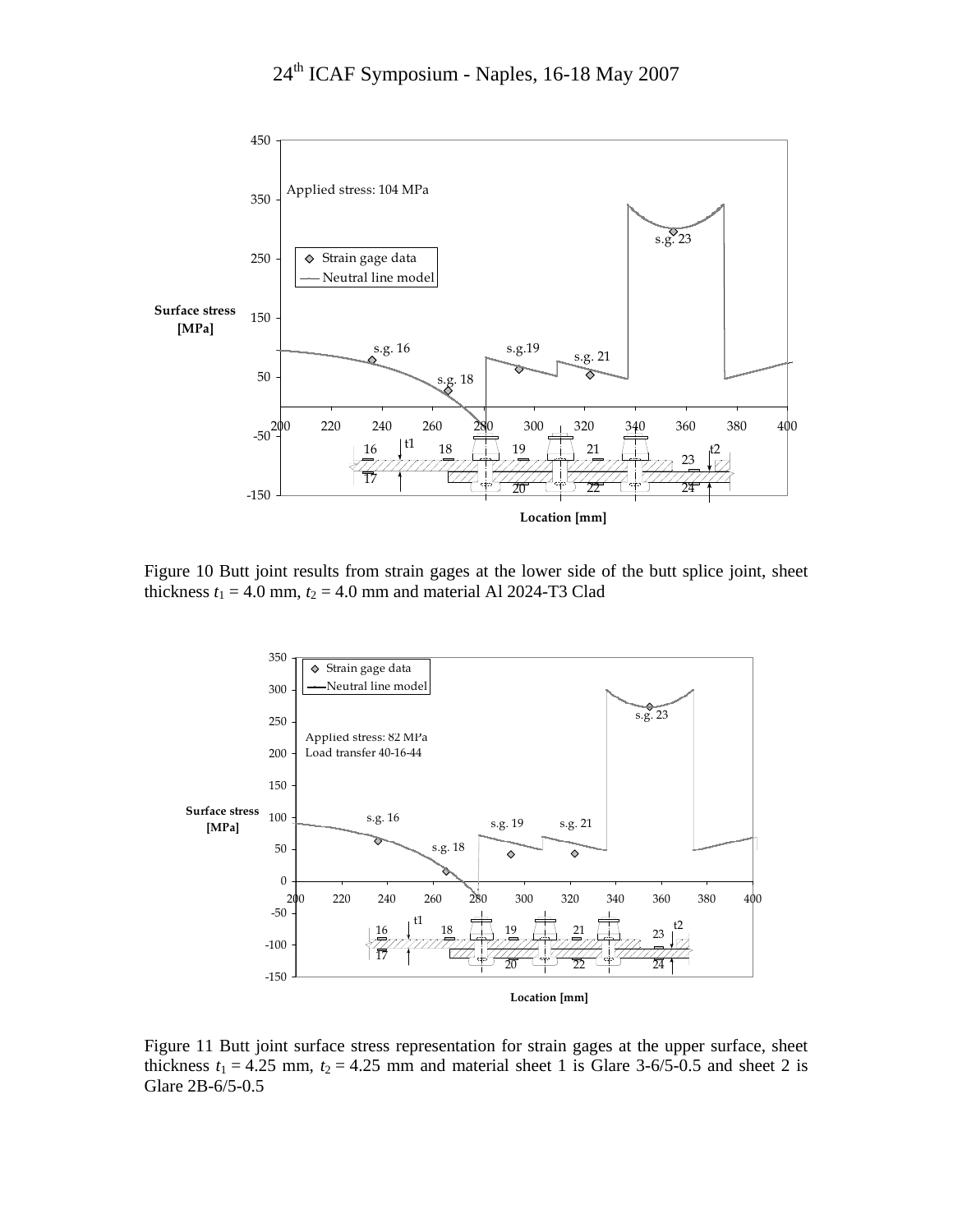# 24<sup>th</sup> ICAF Symposium - Naples, 16-18 May 2007

The results shown in Figure 12 are from a four rivet row lap-splice joint with extra doublers and a longitudinal stiffener attached with only one fastener row. Strain gages for this joint were attached one inch to the right of row *A*. The results for this specimen were obtained by Fawaz [8]. Four different joints were used to obtain strain gage data. With the method described in this paper, the load transfer distribution over the four fastener rows is as follows; 25% load transfer from the skin-material into the doubler. The second fastener row transfers again 25% load from the skin and doubler sheet to the other sheet and doubler. Each fastener row carries 25% of the applied load. As shown for the other joints before, the stresses outside the overlap region are predicted with great accuracy, even for this more complicated joint with doublers.



Figure 12 Normal stress one inch to the right of row *A*

#### 4. CONCLUSIONS

- 1. The internal moment concept gives a good representation of the load transfer occurring in multi-row joints. The calculation of the load transfer can be made for complicated lap-splice and butt joints in both monolithic and laminated sheet materials. The calculated and the experimental stress levels agreed very well outside the overlap area of the joints, while indicative results were obtained in the overlap area. The results provide a base for further research into improved fastener flexibility equations and load transfer.
- 2. The influence of the fastener flexibility is of less importance than previously expected.
- 3. Adding doublers and stringers do not offer complications. Only those parts adding bending stiffness to the joint need to be taken into account.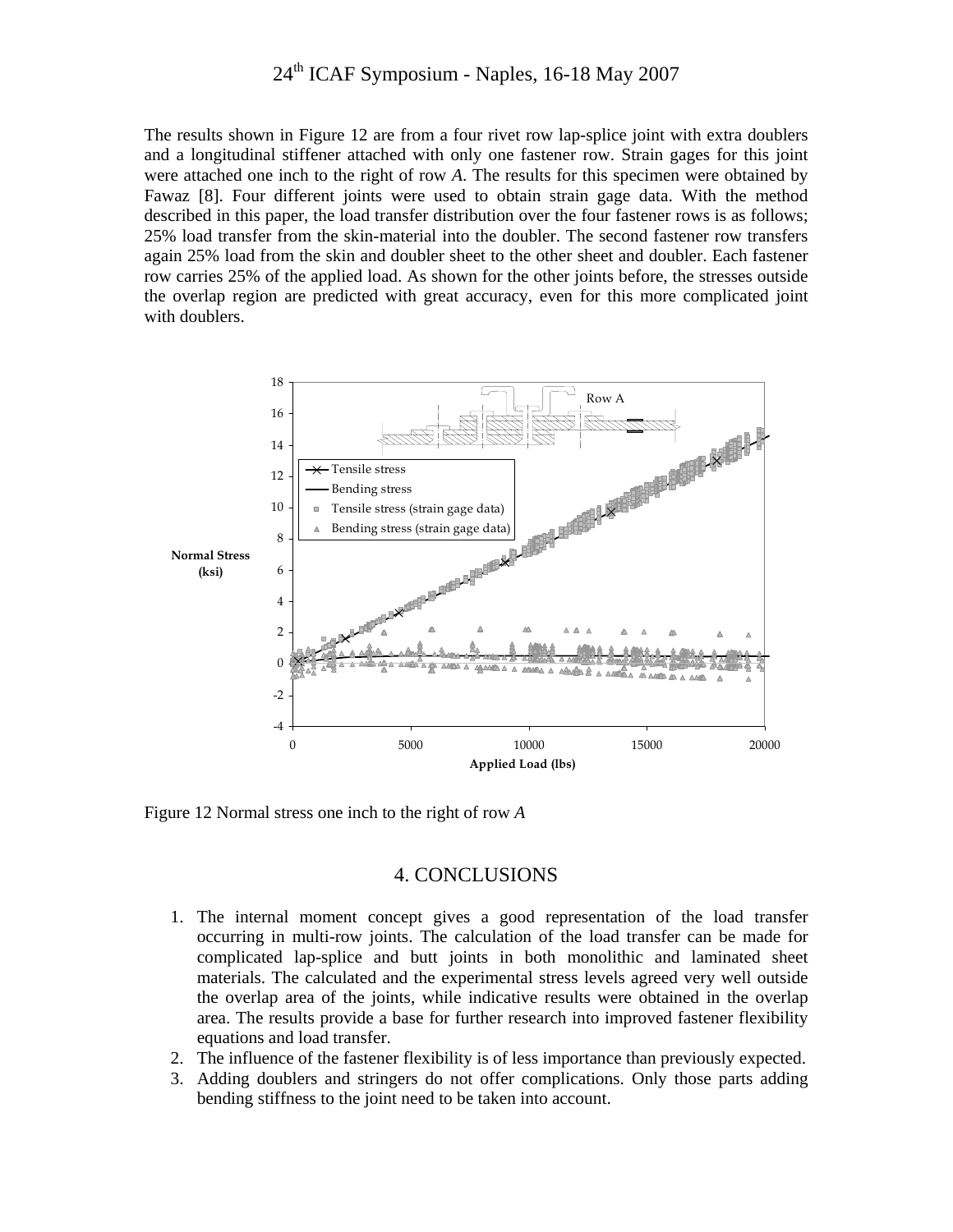4. The present experience indicates that the neutral line model is a very powerful tool to use in the early stages of joint design. It gives a good picture of critical bending stresses in a joint.

| Latili |                           |                                        |                                   |
|--------|---------------------------|----------------------------------------|-----------------------------------|
|        | A                         | Area                                   | $\text{[mm}^2$ ]                  |
|        | $A_i$ , $B_i$             | Constants for solving differential eq. | [mm]                              |
|        | $e_i$                     | Eccentricity                           | $\lfloor$ mm $\rfloor$            |
|        | $E\,$                     | Young's modulus                        | [MPa]                             |
|        | $\int$                    | <b>Fastener flexibility</b>            | [mm/N]                            |
|        |                           | Moment of inertia                      | $\lceil$ mm <sup>4</sup> $\rceil$ |
|        | $k_{\rm b}$               | Bending factor                         | $[\cdot]$                         |
|        | L                         | Length                                 | [mm]                              |
|        | $M_{\rm i}$ , $M_{\rm x}$ | Moment                                 | [Nm]                              |
|        | $M_{\text{internal}}$     | Internal moment                        | [Nm]                              |
|        | P                         | Applied force                          | [kN]                              |
|        | $t_{\rm i}$               | Thickness                              | [mm]                              |
|        | $T_{\rm i}$               | Load transfer                          | [kN]                              |
|        | $W_1$                     | Displacement neutral axis              | [mm]                              |
|        | W                         | Width                                  | [mm]                              |
|        | $\boldsymbol{x}$          | $x$ -coordinate                        | [mm]                              |
|        | y                         | y-coordinate                           | [mm]                              |
| Greek  |                           |                                        |                                   |
|        | $\alpha_i$                | Stiffness ratio                        | [MPa]                             |
|        |                           |                                        |                                   |

#### LIST OF SYMBOLS

### Latin

**Greek** 

| OIVAN |                           |                          |                        |
|-------|---------------------------|--------------------------|------------------------|
|       | $\alpha_{i}$              | Stiffness ratio          | [MPa]                  |
|       | $\delta$                  | Displacement             | [mm]                   |
|       | $\delta_{\rm f,i}$        | Displacement of fastener | [mm]                   |
|       | $\Delta_i$                | Displacement of sheet    | [mm]                   |
|       | $\sigma_{\rm b}$          | Bending stress           | [MPa]                  |
|       | $\sigma_{\rm bending}$    | Bending stress           | [MPa]                  |
|       | $\sigma_{\text{tension}}$ | Tensile stress           | [MPa]                  |
|       | $\xi_{j,i}$               | Stiffness ratio          | $\lceil$ mm/N $\rceil$ |
|       |                           |                          |                        |

#### REFERENCE LIST

- [1] Gere, J.M. and Timoshenko, S.P. (1991), *Mechanics of Materials*, Chapman & Hall, London.
- [2] Hartman, A. and Schijve, J. (1968), *Effects of dimensions of riveted lap joints and single-strap butt joints on secondary bending (in Dutch)*. NLR-TR-68026, Amsterdam, National Aerospace Laboratory
- [3] Schijve, J. (1972), *Some Elementary Calculations on Secondary Bending in Simple Lap Joints*, NLR-TR-72036, Amsterdam, National Aerospace laboratory
- [4] Müller, R.P.G. (1995), *An Experimental and Analytical investigation on the Fatigue Behaviour of Fuselage Riveted Lap Joints, The Significance of the Rivet Squeeze Force, and a Comparison of 2024-T3 and Glare 3*, Dis. Delft University of Technology